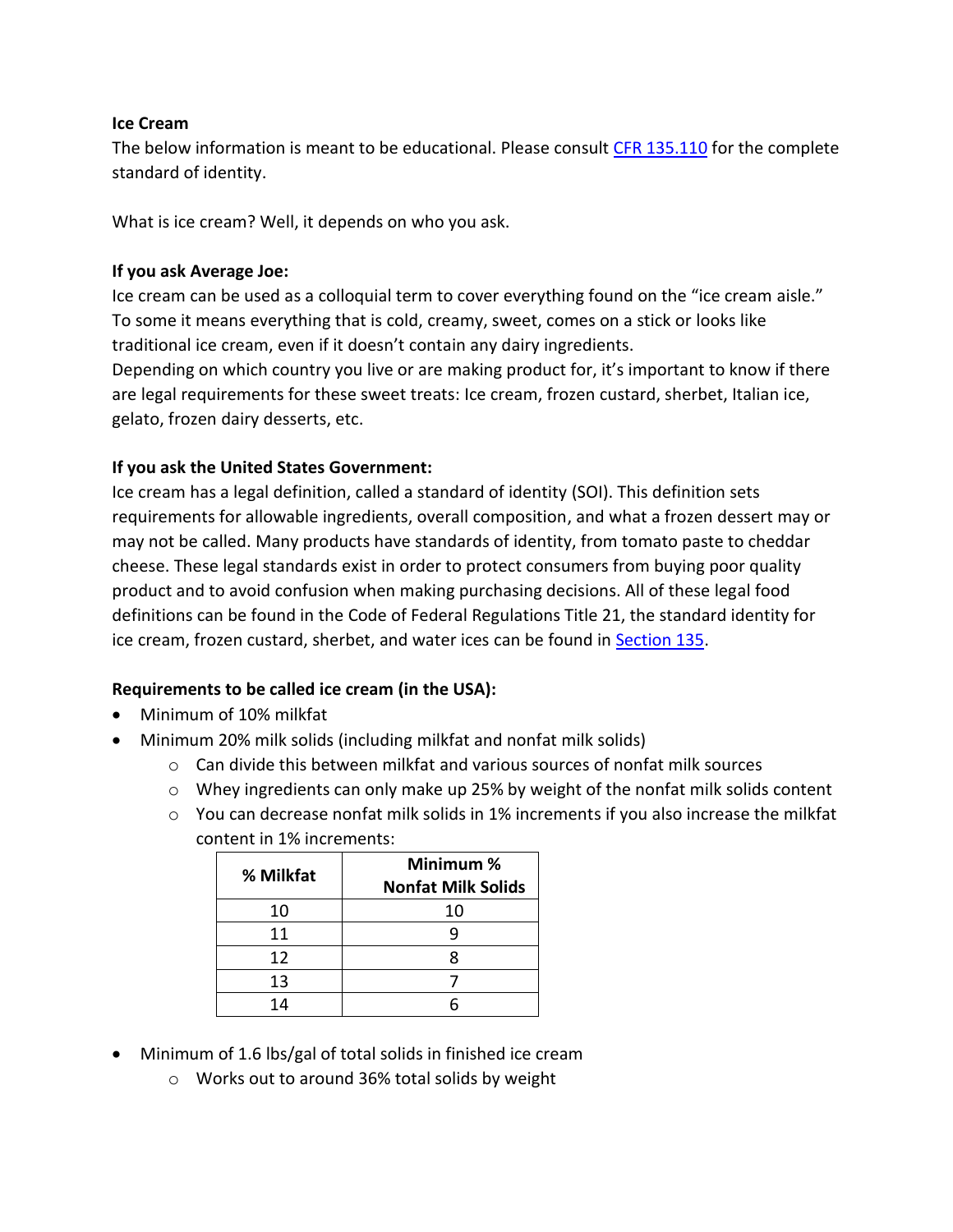- $\circ$  This includes the 20% total milk solids and the solids from sweeteners (sugar, corn syrup, etc), stabilizers, bulky flavors, etc
- Minimum weight of 4.50 lbs/gallon finished ice cream
	- $\circ$  This throttles the total amount of air that can be added during the freezing process called overrun
	- o For a basic formula, the maximum allowable overrun is usually around 100%

### **What about ice cream with a bulky flavor, like chocolate ice cream**

- In general, the formula must comply with all requirements of ice cream listed above when the weight of the bulky flavor is subtracted
- However, the SOI does allow for formula adjustments to accommodate the bulky flavor. Below are the adjustment factors that can be used to determine what percent of the formula is exempt from solids/fat requirements
- Chocolate or cocoa solids
	- o The weight of solids may be multiplied by 2.5
- Fruit or nuts
	- o The weight may be multiplied by 1.4
- Partially or wholly dried fruits of fruit juices
	- o The weight may be multiplied by appropriate factors to obtain the original weights before drying and this weight may be multiplied by 1.4.
- In no case can the final formula specs to be less than 8% milkfat and 16% total milk solids by weight.
- Bulky flavor examples
	- o Cocoa powder
	- o Chocolate
	- o Chocolate liquor
	- o Fruits and fruit juices
	- o Nuts
	- o Flavorings and flavor bases

# **What about Frozen Custard, aka French ice cream, aka French custard ice cream**

- Must comply with all requirements of ice cream listed above
- Must also contain at least 1.4% egg yolk solids by weight
- If a bulky flavor is present, the egg yolk solids must be at least 1.12% by weight in the finished formula

# **Approved ingredients**

For a complete list, consult [CFR 135.110](https://www.accessdata.fda.gov/scripts/cdrh/cfdocs/cfcfr/CFRSearch.cfm?fr=135.110)

Approved milkfat ingredients